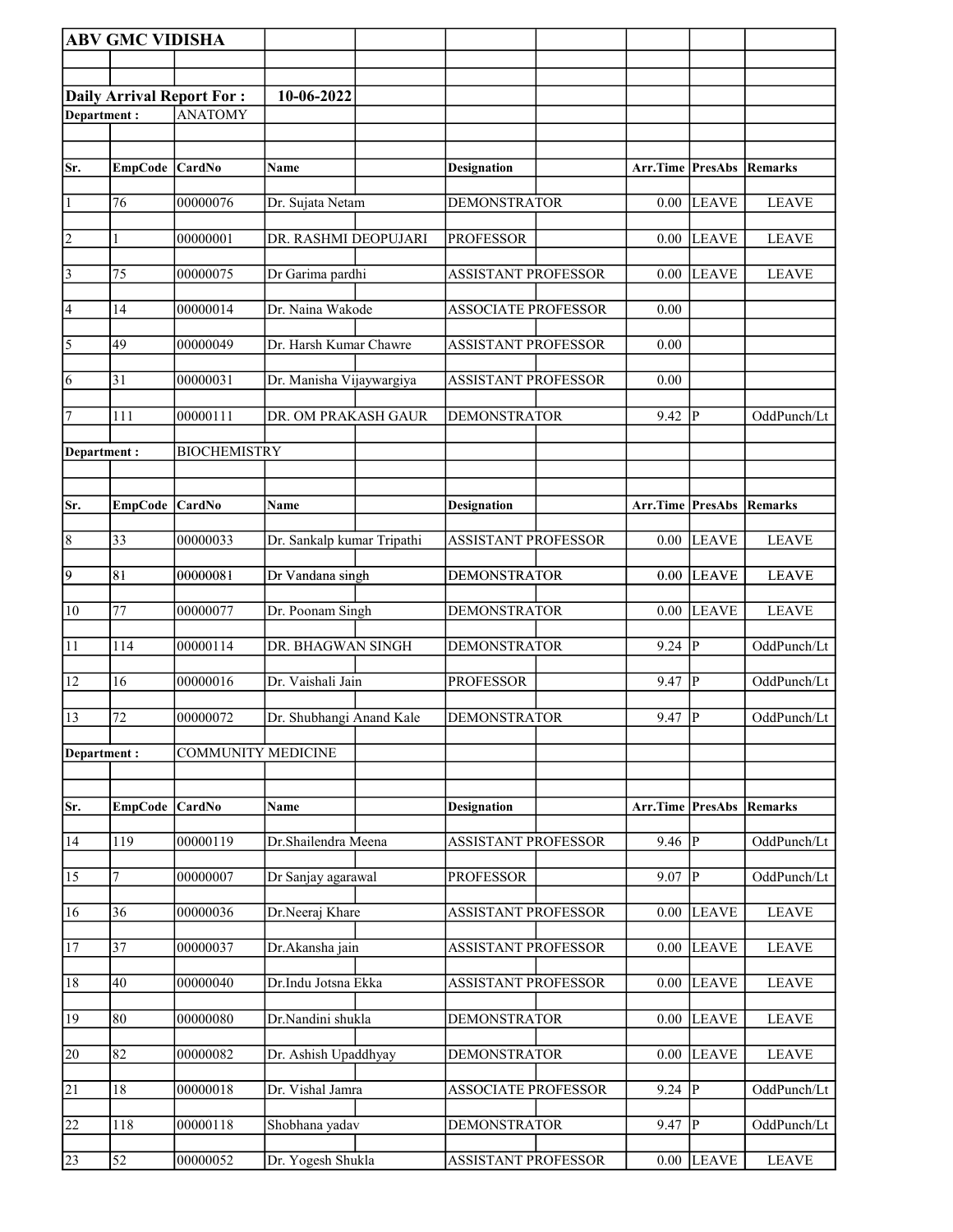| $\overline{24}$ | 113             | 00000113                 | DR. ANIRUDH                 | <b>DEMONSTRATOR</b>        | 0.00                            | <b>LEAVE</b>    | <b>LEAVE</b> |
|-----------------|-----------------|--------------------------|-----------------------------|----------------------------|---------------------------------|-----------------|--------------|
| 25              | 24              | 00000024                 | Dr. Richa Nigam             | <b>ASSOCIATE PROFESSOR</b> | 0.00                            | <b>LEAVE</b>    | <b>LEAVE</b> |
| Department:     |                 | <b>DEAN</b>              |                             |                            |                                 |                 |              |
|                 |                 |                          |                             |                            |                                 |                 |              |
| Sr.             | EmpCode CardNo  |                          | Name                        | <b>Designation</b>         | <b>Arr.Time PresAbs Remarks</b> |                 |              |
| 26              | 97              | 00000097                 | DR. Sunil Nandeshwar        | <b>DEAN</b>                | 0.00                            | <b>OD</b>       | <b>OD</b>    |
| Department:     |                 | <b>FORANSIC MEDICINE</b> |                             |                            |                                 |                 |              |
|                 |                 |                          |                             |                            |                                 |                 |              |
| Sr.             | EmpCode         | CardNo                   | <b>Name</b>                 | <b>Designation</b>         | Arr.Time                        | <b>PresAbs</b>  | Remarks      |
| 27              | 85              | 00000085                 | Dr. Sharad Dohare           | <b>DEMONSTRATOR</b>        | 0.00                            | <b>LEAVE</b>    | <b>LEAVE</b> |
| 28              | 112             | 00000112                 | DR. POOJA TIWARI            | <b>DEMONSTRATOR</b>        | 0.00                            | <b>LEAVE</b>    | <b>LEAVE</b> |
| 29              | 35              | 00000035                 | Dr. Narendra singh patel    | <b>ASSOCIATE PROFESSOR</b> | 9.54                            | P               | OddPunch/Lt  |
| 30              | 54              | 00000054                 | Dr.Manish Nigam             | <b>PROFESSOR</b>           | 10.49                           | $\mathbf{P}$    | OddPunch/Lt  |
| 31              | 126             | 00000126                 | Dr. Vivek kumar Chouksey    | <b>ASSISTANT PROFESSOR</b> | 9.48                            | P               | OddPunch/Lt  |
| Department :    |                 | MICROBIOLOGY             |                             |                            |                                 |                 |              |
|                 |                 |                          |                             |                            |                                 |                 |              |
| Sr.             | EmpCode CardNo  |                          | Name                        | <b>Designation</b>         | <b>Arr.Time PresAbs Remarks</b> |                 |              |
|                 |                 |                          |                             |                            |                                 |                 |              |
| 32              | 4               | 00000004                 | Dr Avinash laghave          | <b>PROFESSOR</b>           | 9.54                            | P               | OddPunch/Lt  |
| 33              | 125             | 00000125                 | DR.Himanshi Bansal          | <b>ASSISTANT PROFESSOR</b> | 9.49                            | P               | OddPunch/Lt  |
| 34              | 88              | 00000088                 | Dr. Sanjay Singh            | <b>ASSISTANT PROFESSOR</b> | 0.00                            | <b>LEAVE</b>    | <b>LEAVE</b> |
| 35              | 106             | 00000106                 | Dr.Aarti Jain               | <b>ASSOCIATE PROFESSOR</b> | 9.40                            | P               | OddPunch/Lt  |
| $\overline{36}$ | $\overline{79}$ | 00000079                 | Dr.Prashant kumar bhakoriya | <b>DEMONSTRATOR</b>        | 9.54                            | P               | OddPunch/Lt  |
| 37              | <sup>110</sup>  | 00000110                 | DR, RAGINI DANGI            | <b>DEMONSTRATOR</b>        | 0.00                            |                 |              |
| Department:     |                 | PATHOLOGY                |                             |                            |                                 |                 |              |
|                 |                 |                          |                             |                            |                                 |                 |              |
| Sr.             | <b>EmpCode</b>  | CardNo                   | Name                        | <b>Designation</b>         | Arr.Time                        | PresAbs Remarks |              |
| 38              | 6               | 00000006                 | Dr Gopal krishna sawke      | <b>PROFESSOR</b>           | 0.00                            |                 |              |
| 39              | 128             | 00000128                 | DR.PREETI MANDLOI           | <b>ASSISTANT PROFESSOR</b> | 10.23                           | $ {\bf P} $     | OddPunch/Lt  |
| 40              | 17              | 00000017                 | Dr. Tina Rai                | <b>ASSOCIATE PROFESSOR</b> | 10.23                           | P               | OddPunch/Lt  |
| 41              | 134             | 00000134                 | Dr.Pragati Awashti          | <b>DEMONSTRATOR</b>        | 0.00                            |                 |              |
| 42              | 78              | 00000078                 | Dr. Rajnikant ahirwar       | <b>DEMONSTRATOR</b>        | 8.36                            | P               | OddPunch/Lt  |
| 43              | 51              | 00000051                 | Dr. Lal Pranay singh        | ASSISTANT PROFESSOR        | 9.46                            | $\mathbf{P}$    | OddPunch/Lt  |
| 44              | 84              | 00000084                 | Dr. Sunil Nagar             | <b>DEMONSTRATOR</b>        | 0.00                            | <b>LEAVE</b>    | <b>LEAVE</b> |
| 45              | 48              | 00000048                 | Dr.Pratibha Meena           | ASSISTANT PROFESSOR        | 0.00                            | <b>LEAVE</b>    | <b>LEAVE</b> |
|                 |                 |                          |                             |                            |                                 |                 |              |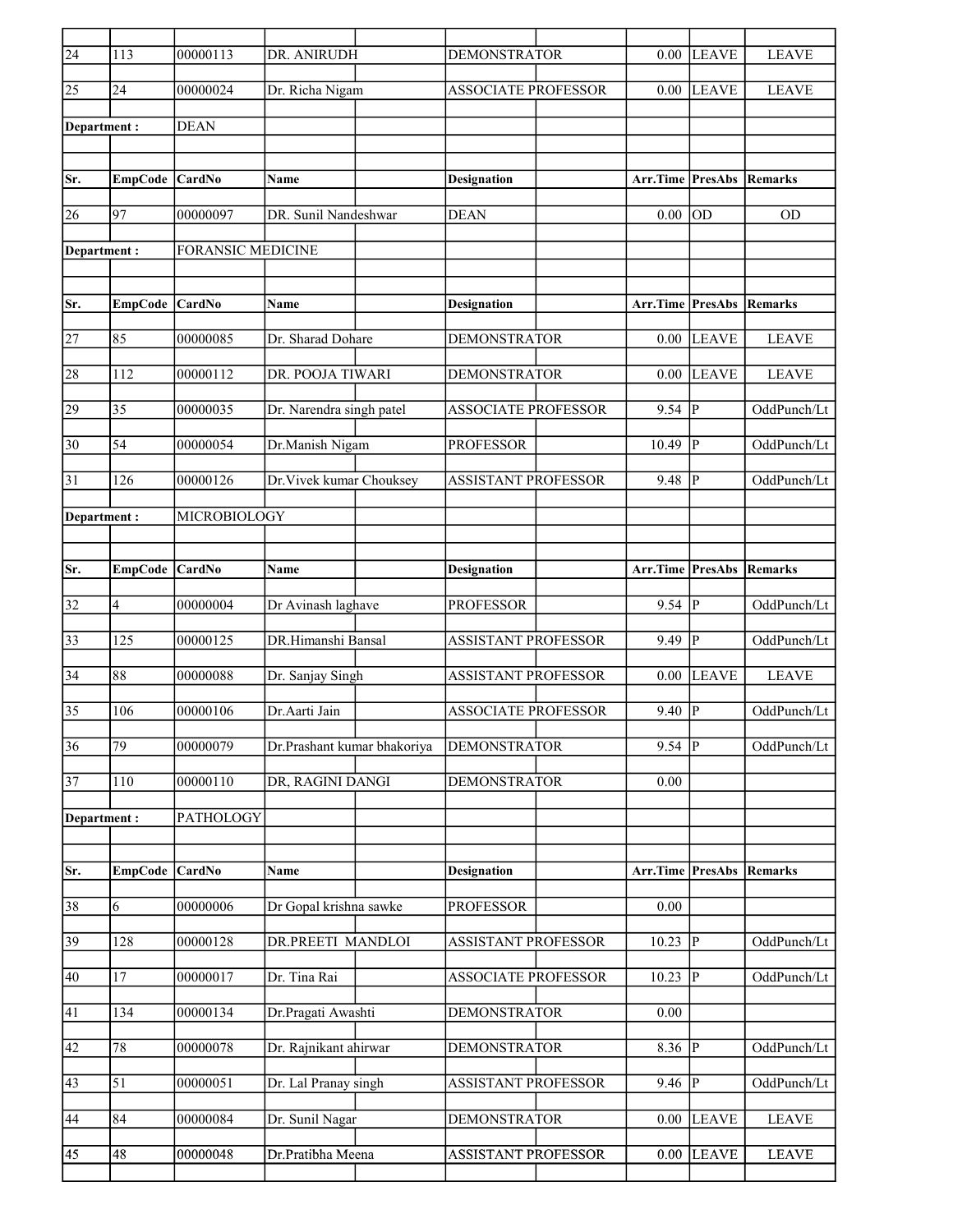| 46              | 83              | 00000083     | Dr.Fuzail Ahmad         | <b>DEMONSTRATOR</b>        | 10.53    | P              | OddPunch/Lt    |
|-----------------|-----------------|--------------|-------------------------|----------------------------|----------|----------------|----------------|
|                 | Department:     | PHARAMCOLOGY |                         |                            |          |                |                |
|                 |                 |              |                         |                            |          |                |                |
|                 |                 |              |                         |                            |          |                |                |
| Sr.             | <b>EmpCode</b>  | CardNo       | <b>Name</b>             | <b>Designation</b>         | Arr.Time | PresAbs        | <b>Remarks</b> |
|                 |                 |              |                         |                            |          |                |                |
| 47              | 73              | 00000073     | Dr. Sudhir Kumar Jain   | ASSISTANT PROFESSOR        | 0.00     | <b>LEAVE</b>   | <b>LEAVE</b>   |
| 48              | 133             | 00000133     | Dr.Monika Sahu          | <b>DEMONSTRATOR</b>        | 9.45     | IР             | OddPunch/Lt    |
| 49              | 22              | 00000022     | Dr Akhilesh kumar       | <b>PROFESSOR</b>           | 0.00     | <b>LEAVE</b>   | <b>LEAVE</b>   |
|                 |                 |              |                         |                            |          |                |                |
| 50              | 74              | 00000074     | Dr. Raina Jain          | <b>ASSISTANT PROFESSOR</b> | 9.40     | lр             | OddPunch/Lt    |
|                 | Department:     | PHYSIOLOGY   |                         |                            |          |                |                |
|                 |                 |              |                         |                            |          |                |                |
|                 |                 |              |                         |                            |          |                |                |
| Sr.             | <b>EmpCode</b>  | CardNo       | <b>Name</b>             | <b>Designation</b>         | Arr.Time | <b>PresAbs</b> | <b>Remarks</b> |
| $\overline{51}$ | 108             | 00000108     | Dr.Geeta Shammani       | <b>ASSISTANT PROFESSOR</b> | 9.00     | p              | OddPunch/Lt    |
|                 |                 |              |                         |                            |          |                |                |
| $\overline{52}$ | 115             | 00000115     | Dr. SOBHARAN MEENA      | <b>DEMONSTRATOR</b>        | 9.48     | lр             | OddPunch/Lt    |
| $\overline{53}$ | 70              | 00000070     | Dr. Pankaj Kumar Sharma | <b>DEMONSTRATOR</b>        | 9.50     | P              | OddPunch/Lt    |
|                 |                 |              |                         |                            |          |                |                |
| $\overline{54}$ | $\sqrt{8}$      | 00000008     | Dr Suman rai            | <b>PROFESSOR</b>           | 8.40     | P              | OddPunch/Lt    |
| 55              | 15              | 00000015     | Dr. Mona Kharbanda      | <b>ASSOCIATE PROFESSOR</b> | 9.53     | P              | OddPunch/Lt    |
|                 |                 |              |                         |                            |          |                |                |
| 56              | $\overline{32}$ | 00000032     | Dr.Brajesh sharma       | <b>ASSISTANT PROFESSOR</b> | 0.00     | <b>LEAVE</b>   | <b>LEAVE</b>   |
| $\overline{57}$ | 71              | 00000071     | Dr. Parul Sharma        | <b>DEMONSTRATOR</b>        | $9.50$ P |                | OddPunch/Lt    |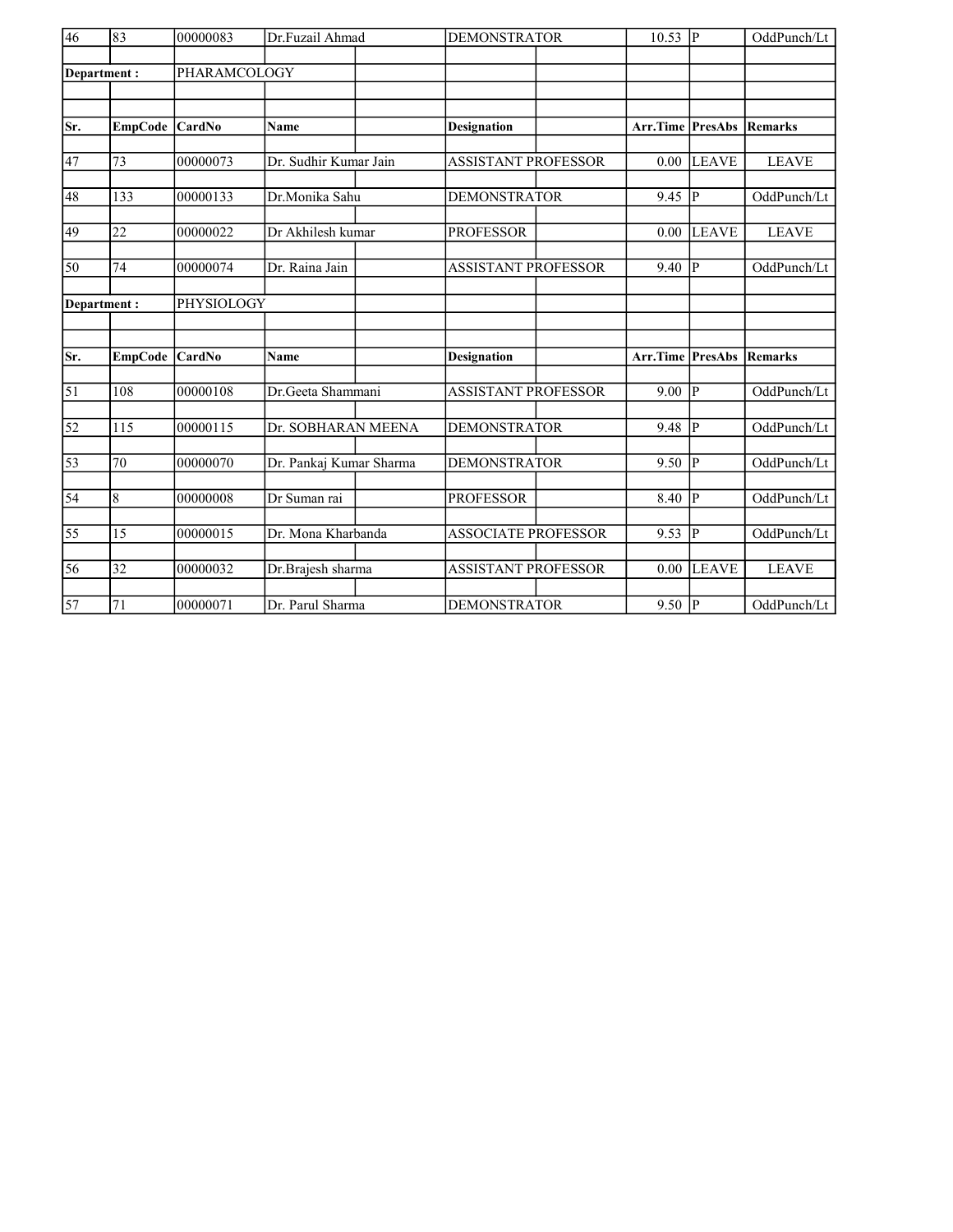|                 | <b>ABV GMC VIDISHA</b> |                                  |                                          |                            |                       |                |                |
|-----------------|------------------------|----------------------------------|------------------------------------------|----------------------------|-----------------------|----------------|----------------|
|                 |                        |                                  |                                          |                            |                       |                |                |
|                 |                        | <b>Daily Arrival Report For:</b> | 10-06-2022                               |                            |                       |                |                |
| Department:     |                        | <b>ANESTHESIA</b>                |                                          |                            |                       |                |                |
|                 |                        |                                  |                                          |                            |                       |                |                |
| Sr.             | EmpCode CardNo         |                                  | Name                                     | Designation                | Arr.Time PresAbs      |                | Remarks        |
|                 |                        |                                  |                                          |                            |                       |                |                |
| $\vert$ 1       | 127                    | 00000127                         | DR.JYOTI RAGHUWANSHI ASSISTANT PROFESSOR |                            | 9.36                  | ∣P             | OddPunch/Lt    |
| $\overline{2}$  | 57                     | 00000057                         | Dr. Vinyak Gour                          | <b>ASSOCIATE PROFESSOR</b> | 0.00                  | <b>LEAVE</b>   | <b>LEAVE</b>   |
| $\vert$ 3       | 58                     | 00000058                         | Dr.Sevras Hingwe                         | <b>ASSISTANT PROFESSOR</b> | 9.11                  | ∣P             | OddPunch/Lt    |
| 4               | 59                     | 00000059                         | Dr.Chandrakant                           | <b>ASSISTANT PROFESSOR</b> | 8.54                  | IР             | Lt/Erl         |
| Department:     |                        | <b>DEAN OFFICE</b>               |                                          |                            |                       |                |                |
|                 |                        |                                  |                                          |                            |                       |                |                |
| Sr.             | EmpCode                | <b>CardNo</b>                    | Name                                     | <b>Designation</b>         | Arr.Time PresAbs      |                | Remarks        |
| $\overline{5}$  | 104                    | 00000104                         | Mukesh Kumar                             | <b>ADMIN</b>               | $9.35$ P              |                | OddPunch/Lt    |
| 12              | 101                    | 00000101                         | <b>Bhim Singh Parmar</b>                 | ADMIN                      | 8.50                  | lР             | OddPunch/Lt    |
| 13              | 102                    | 00000102                         | Amit Singh Parihar                       | <b>ADMIN</b>               | 0.00                  |                |                |
|                 |                        |                                  |                                          |                            |                       |                |                |
| 14              | 103                    | 00000103                         | Namrata Jogdand                          | <b>ADMIN</b>               | 10.02                 | p              | OddPunch/Lt    |
| Department:     |                        | <b>DENTISTRY</b>                 |                                          |                            |                       |                |                |
|                 |                        |                                  |                                          |                            |                       |                |                |
|                 |                        |                                  |                                          |                            |                       |                |                |
| Sr.             | <b>EmpCode</b>         | CardNo                           | Name                                     | <b>Designation</b>         | Arr.Time PresAbs      |                | Remarks        |
| 15              | 131                    | 00000131                         | DR. HEERALAL CHOKOTIY.                   | <b>ASSISTANT PROFESSOR</b> | 9.18                  | P              | OddPunch/Lt    |
| 16              | 64                     | 00000064                         | Dr.Rishi Thukral                         | <b>ASSOCIATE PROFESSOR</b> | 0.00                  | LEAVE          | <b>LEAVE</b>   |
| 17              | 116                    | 00000116                         | Dr.Bharat jayant sumbh                   | <b>PROFESSOR</b>           | $9.54$ P              |                | OddPunch/Lt    |
| Department:     |                        | <b>DERMATOLOGY</b>               |                                          |                            |                       |                |                |
|                 |                        |                                  |                                          |                            |                       |                |                |
| Sr.             | <b>EmpCode</b>         | CardNo                           | Name                                     | <b>Designation</b>         | Arr.Time              | <b>PresAbs</b> | <b>Remarks</b> |
| 18              | $\overline{100}$       | 00000100                         | Dr.sourabh jain                          | <b>ASSOCIATE PROFESSOR</b> | 0.00                  | <b>LEAVE</b>   | <b>LEAVE</b>   |
|                 |                        |                                  |                                          |                            |                       |                |                |
| Department :    |                        | E.N.T.                           |                                          |                            |                       |                |                |
|                 |                        | CardNo                           |                                          |                            | Arr.Time PresAbs      |                | Remarks        |
| Sr.             | <b>EmpCode</b>         |                                  | Name                                     | <b>Designation</b>         |                       |                |                |
| 19              | 56                     | 00000056                         | Dr. Aditya Gargav                        | <b>ASSOCIATE PROFESSOR</b> | 9.07 $  \overline{P}$ |                | OddPunch/Lt    |
| 20              | 27                     | 00000027                         | Dr. Shiv Kumar Raghuwanshi               | <b>PROFESSOR</b>           | 9.10                  | P              | Lt/Erl         |
| Department:     |                        | <b>MEDICINE</b>                  |                                          |                            |                       |                |                |
|                 |                        |                                  |                                          |                            |                       |                |                |
| Sr.             | <b>EmpCode</b>         | CardNo                           | Name                                     | <b>Designation</b>         | Arr.Time              | <b>PresAbs</b> | Remarks        |
| $\overline{21}$ | $\overline{12}$        | 00000012                         | Dr Preshant shrivastava                  | <b>PROFESSOR</b>           |                       | $0.00$ LEAVE   | <b>LEAVE</b>   |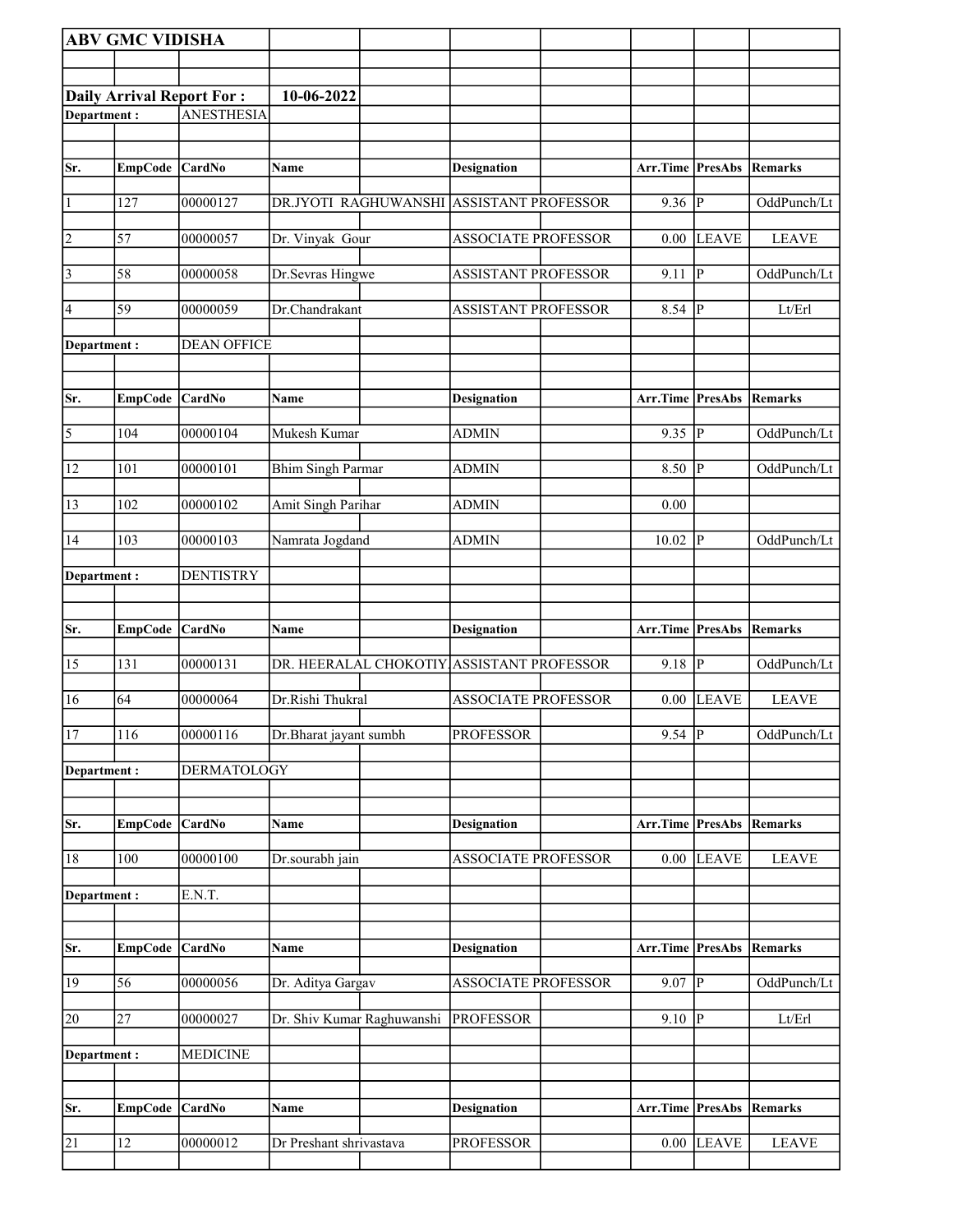| 22              | $\overline{30}$ | 00000030                 | Dr. Sandeep Aharwar       |                                         | <b>ASSOCIATE PROFESSOR</b> | 0.00                            |                        |              |
|-----------------|-----------------|--------------------------|---------------------------|-----------------------------------------|----------------------------|---------------------------------|------------------------|--------------|
| 23              | 129             | 00000129                 | Dr. Mahendra pratap Singh |                                         | <b>ASSISTANT PROFESSOR</b> | 0.00                            | <b>LEAVE</b>           | <b>LEAVE</b> |
| 24              | 23              | 00000023                 | Dr. Arvind Chouhan        |                                         | <b>ASSOCIATE PROFESSOR</b> | 0.00                            |                        |              |
| $\overline{25}$ | 50              | 00000050                 | Dr.vinod Dangi            |                                         | <b>ASSISTANT PROFESSOR</b> | 0.00                            |                        |              |
| Department:     |                 | <b>OBST. &amp; GYNEE</b> |                           |                                         |                            |                                 |                        |              |
|                 |                 |                          |                           |                                         |                            |                                 |                        |              |
| Sr.             | <b>EmpCode</b>  | CardNo                   | <b>Name</b>               |                                         | <b>Designation</b>         | <b>Arr.Time PresAbs Remarks</b> |                        |              |
| 26              | 96              | 00000096                 | DR. Sudha Chourasia       |                                         | <b>PROFESSOR</b>           | 10.12                           | IР                     | OddPunch/Lt  |
| $\overline{27}$ | 42              | 00000042                 | Dr. Mridula singh         |                                         | <b>ASSISTANT PROFESSOR</b> | 0.00                            | <b>LEAVE</b>           | <b>LEAVE</b> |
| 28              | 41              | 00000041                 | Dr.Aarti sharma           |                                         | <b>ASSOCIATE PROFESSOR</b> | 0.00                            | <b>LEAVE</b>           | <b>LEAVE</b> |
| Department:     |                 | OPHTHALMOLOGY            |                           |                                         |                            |                                 |                        |              |
|                 |                 |                          |                           |                                         |                            |                                 |                        |              |
| Sr.             | EmpCode CardNo  |                          | <b>Name</b>               |                                         | <b>Designation</b>         | Arr.Time PresAbs Remarks        |                        |              |
| 29              | 121             | $\frac{00000121}{}$      | Dr.Nikhila Yadav          |                                         | <b>ASSISTANT PROFESSOR</b> | 9.29                            | IР                     | OddPunch/Lt  |
| $\overline{30}$ | 120             | 00000120                 |                           | Dr.Shivcharan Lal Chadravansh PROFESSOR |                            | 9.40                            | P                      | OddPunch/Lt  |
| 31              | 46              | 00000046                 | Dr. Sapna Raghuwanshi     |                                         | <b>ASSOCIATE PROFESSOR</b> | 0.00                            | LEAVE                  | <b>LEAVE</b> |
| Department:     |                 | <b>ORTHOPEDICS</b>       |                           |                                         |                            |                                 |                        |              |
|                 |                 |                          |                           |                                         |                            |                                 |                        |              |
|                 |                 |                          |                           |                                         |                            |                                 |                        |              |
| Sr.             | <b>EmpCode</b>  | <b>CardNo</b>            | Name                      |                                         | <b>Designation</b>         | Arr.Time                        | <b>PresAbs Remarks</b> |              |
| $\overline{32}$ | 123             | 00000123                 | Dr. Vipin kumar Mishraa   |                                         | <b>ASSISTANT PROFESSOR</b> | 9.15  P                         |                        | Lt/Erl       |
| $\overline{33}$ | 124             | 00000124                 | Dr.Sunil Kirar            |                                         | <b>ASSISTANT PROFESSOR</b> | $9.25 \overline{P}$             |                        | Lt/Erl       |
| $\overline{34}$ | $\overline{55}$ | 00000055                 | Dr. Sanjay Upadhya        |                                         | <b>ASSOCIATE PROFESSOR</b> | $9.44$ P                        |                        | OddPunch/Lt  |
| $\overline{35}$ | 20              | 00000020                 | Dr. Sanat Singh           |                                         | <b>ASSOCIATE PROFESSOR</b> | 0.00                            | <b>LEAVE</b>           | <b>LEAVE</b> |
| 36              | 10              | 00000010                 | Dr Atul varshney          |                                         | <b>PROFESSOR</b>           | 9.50                            | P                      | OddPunch/Lt  |
| Department:     |                 | <b>PEADITRICS</b>        |                           |                                         |                            |                                 |                        |              |
|                 |                 |                          |                           |                                         |                            |                                 |                        |              |
| Sr.             | <b>EmpCode</b>  | CardNo                   | Name                      |                                         | <b>Designation</b>         | Arr.Time                        | <b>PresAbs</b>         | Remarks      |
| $\overline{37}$ | 61              | 00000061                 | Dr.Deepak K. Uikey        |                                         | <b>ASSOCIATE PROFESSOR</b> | $9.30$ P                        |                        | OddPunch/Lt  |
| 38              | 19              | 00000019                 | Dr. D Sharad Gedam        |                                         | <b>ASSOCIATE PROFESSOR</b> | 0.00                            | <b>LEAVE</b>           | <b>LEAVE</b> |
| 39              | 9               | 00000009                 | Dr Neeti agarawal         |                                         | <b>PROFESSOR</b>           | $9.15 \vert \overline{P}$       |                        | OddPunch/Lt  |
| 40              | 44              | 00000044                 | Dr. Priya Gogia           |                                         | <b>ASSISTANT PROFESSOR</b> | 0.00                            |                        |              |
| 41              | 60              | 00000060                 | Dr.Shiv R.k. Dubey        |                                         | <b>ASSISTANT PROFESSOR</b> | 0.00                            |                        |              |
| Department:     |                 | <b>PSYCHIATRY</b>        |                           |                                         |                            |                                 |                        |              |
|                 |                 |                          |                           |                                         |                            |                                 |                        |              |